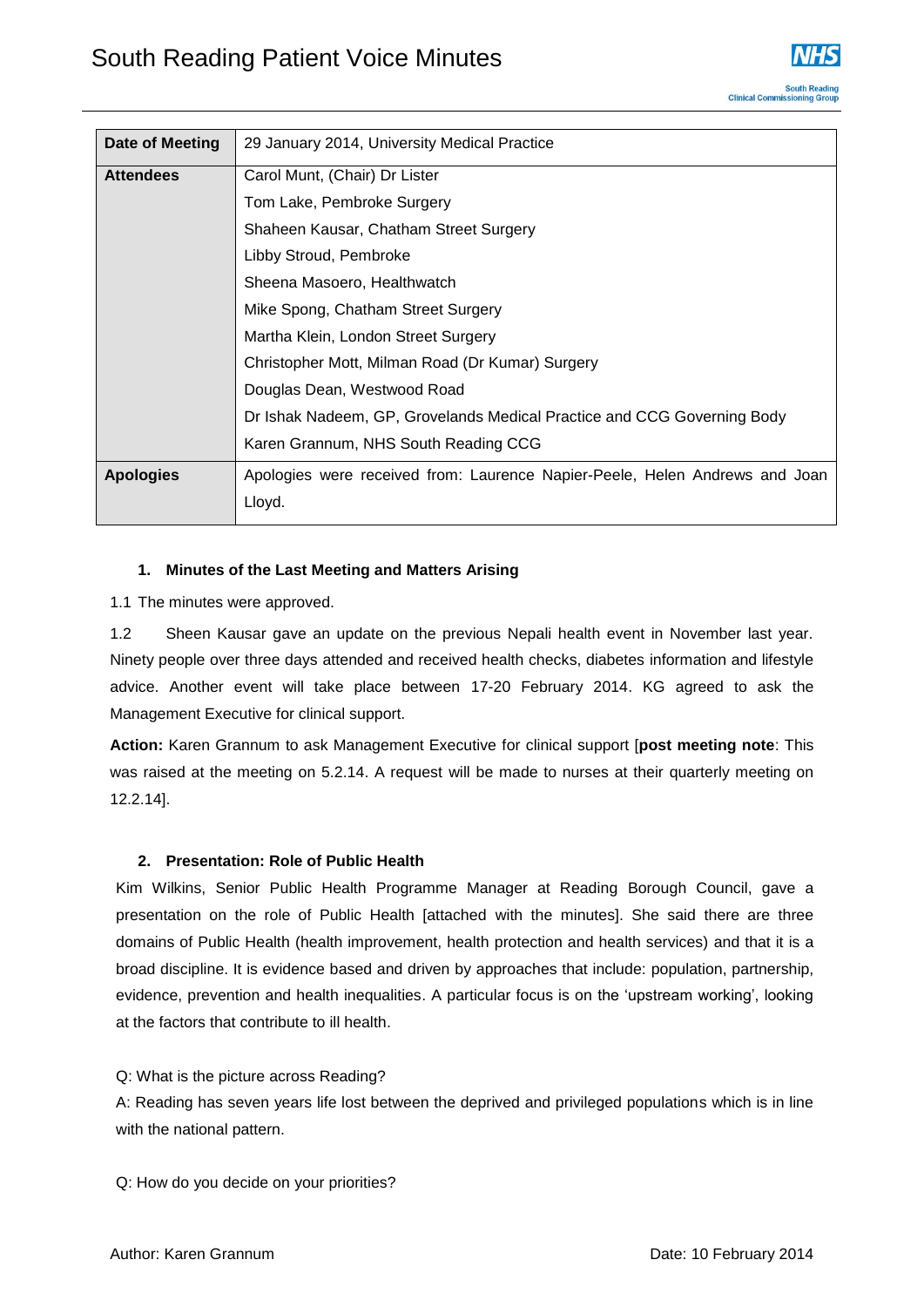A: We use the Joint Strategic Needs Assessment (JSNA). This is a mechanism to pull together all the health and wellbeing needs of the population. The production of the document is a statutory requirement and should be used to inform the local priorities of the Health and Wellbeing Board and influence health and wellbeing need in plans. It is published although still in draft form at this stage but will be signed off on 25/26 March 2014. It is developed across Berkshire and will be a web based resource to make it more user-friendly.

Q: Why can't it be in paper format for those who don't have online access?

A: The new format should be very easy to use and therefore more accessible than previous versions. It will contain CCG and Ward level data. There will be a paper summary document and sections are printable.

Q: Why is there no reference to either 'health or wellbeing' in the document title?

A: This is a good point. The title is taken from the Health and Social Care Act, but should be added into the Council online search terms so it is easy to find.

Q: Does it include information or initiatives?

A: Both. There are some statistics and tables for people who want detail, for example Commissioners. However, there are also shorter topics, kept succinct for people who are interested only in top level information. It is a challenge to meet the needs of everyone as there are a lot of expectations to meet.

Q: So this document has little value to the 'average man on the street'?

A: Possibly, but it needs to be produced and used. It is acknowledged that it is not perfect, but it does represent the best there is. It will, for the first time, include a section on carers.

The meeting thanked Kim for attending and giving an excellent presentation.

# **3. Eye clinic appointments**

Carol Munt introduced this item by explaining that a delay in eye appointments can cause blindness which is unacceptable. She explained that there were ongoing issues with the service at the Royal Berkshire Hospital due to a lack of trained ophthalmic nurses and consultants resulting in a reliance on locum cover. Although the acute service seems to be operating well, Referral to Treatment times for routine appointments are not.

Dr Ishak Nadeem updated the group. He said that GPs will triage in an emergency, but there is a problem with routine waits. The Governing Body Secondary Care Consultant, Dr Derek Fawcett, has been working with the department to increase the number of appointment slots at weekends to reduce the backlog. The waiting times are being monitored through the Planned Care Programme Board (led by Newbury CCG) and at our Governing Body meetings.